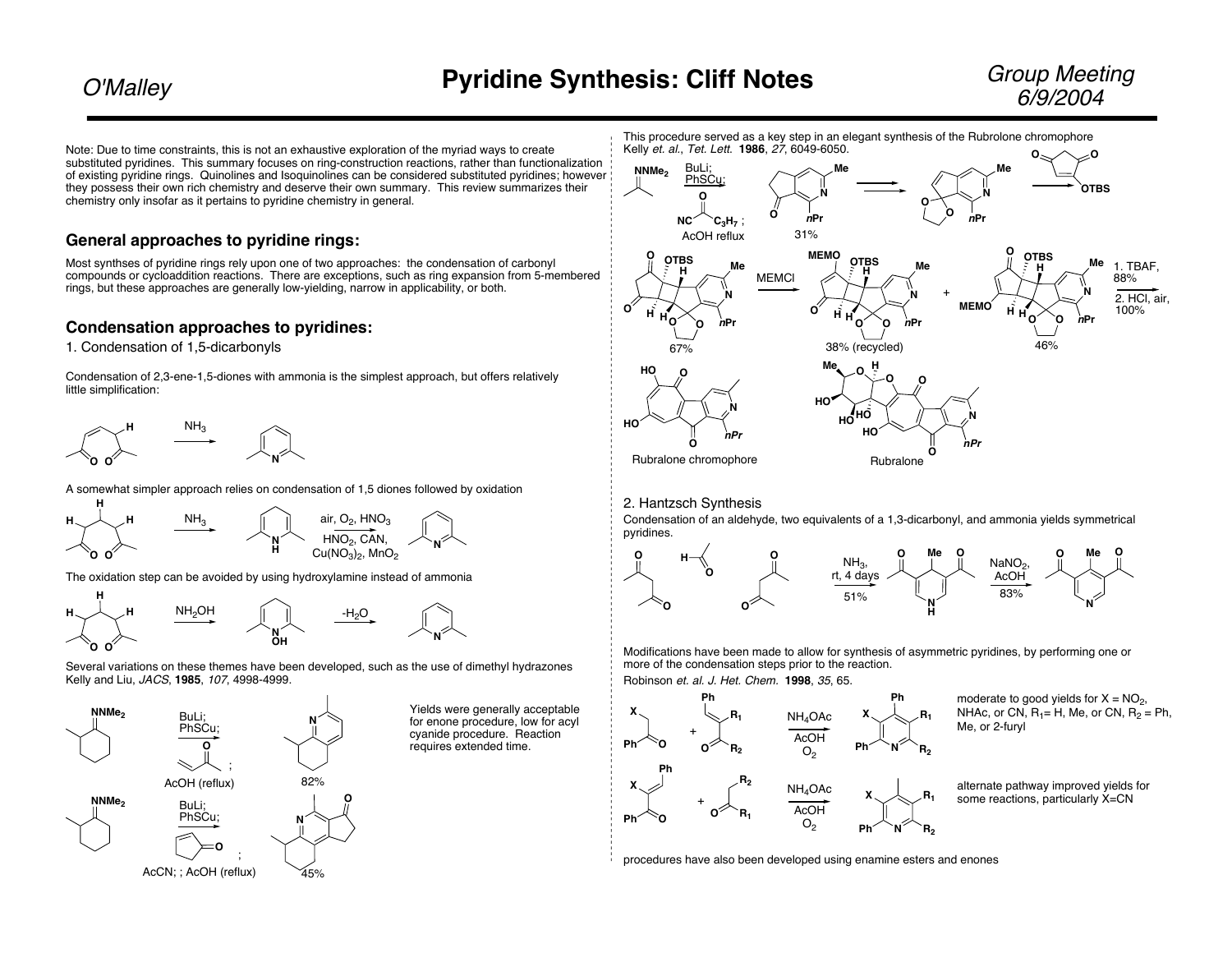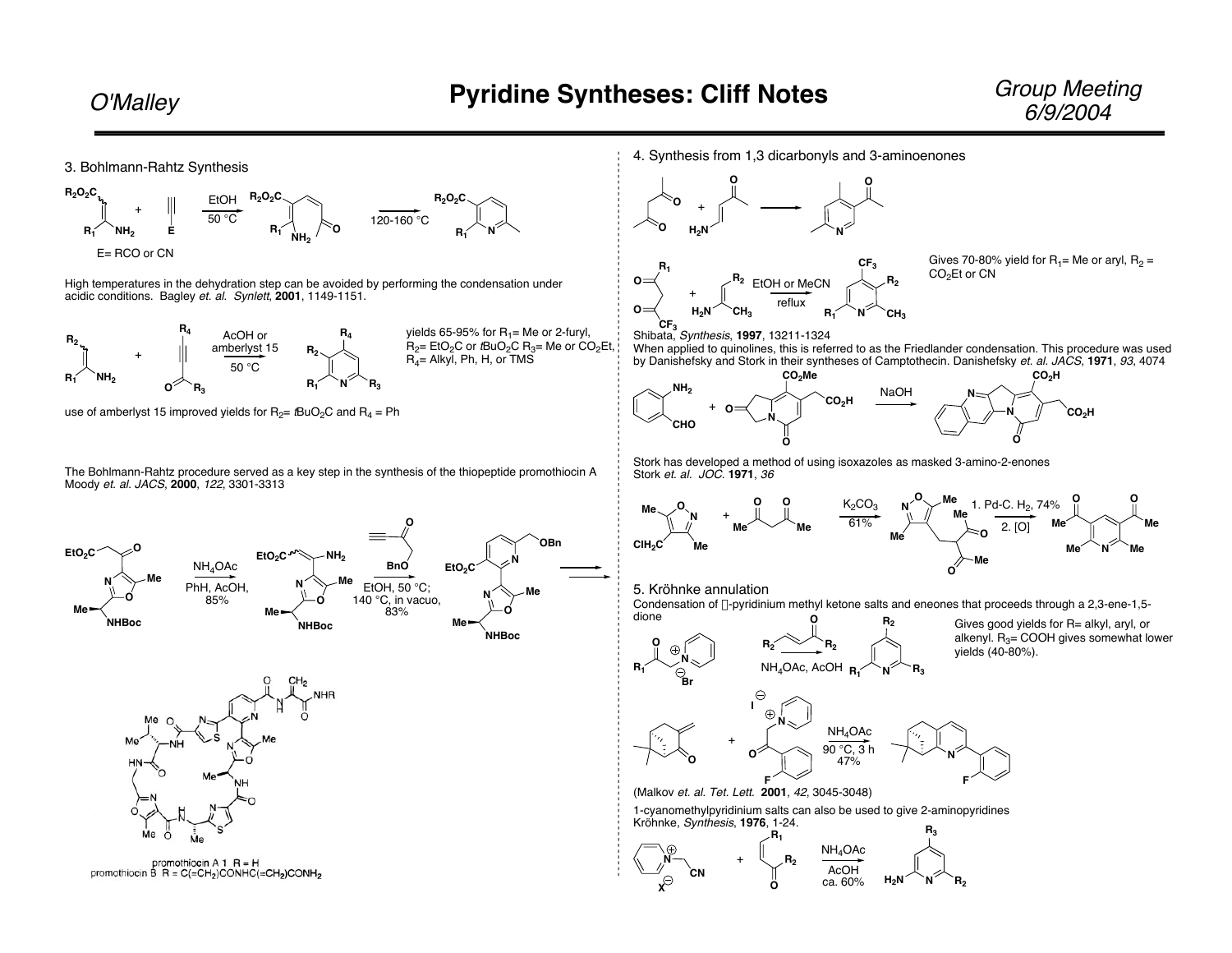## **Cycloaddition approaches to pyridines**

#### 1. Diels-Alder reactions with 1-azadienes

The most straightforeward cycloaddition approach to pyridines involves a Diels-Alder reaction of an 1-azadiene with an alkene or alkyne, followed by subsequent oxidation. However, this route is rarely used, as the Diels-Alder reaction is disfavored on electronic, conformational, and thermodynamic grounds. A modification of this approach uses an electron donating group on the nitrogen, which is subsequently eliminated.



Villacampa et. al. Tetrahedron, **1994**, 50, 10047-10054

This technique was used by Boger in his approach to the Rubrolone aglycon Boger et. al. JACS, **2000**, 122, 12169-12173.



2. Inverse electron demand Diels-Alder approaches

Because of the intransigence of 1-azadienes in [4+2] cycloadditions, the use of a variety of heterocyclic azadienes in an inverse demand Diels-Alder reaction, followed by either extrusion of part of the resulting bicycle in a retro-[4+2] reaction or scission of the resulting bridge has become the favored method for constructing pyridine rings. (Boger, Chem. Rev., **1986**, 86, 781-793.

Isozaxoles have been used for this reaction, but fragmentation of the oxo bridge can proceed by several different pathways, complicating the reaction. Also, only isoxazoles with particular substitution patterns undergo cycloaddition in productive yields. This reaction is called the Kondrat'eva synthesis.



The Kondrat'eva synthesis was used by Weinreb in his synthesis of Eupolauramine. Weinreb et. al., JOC, **1984**, 49, 4325-4339.



Pyrimidines are also capable of serving as pyrrole precursors in a DA/Retro-DA sequence. The regiochemistry of the resulting pyridine is dependent upon the dienophile and the substitution pattern of the parent pyrimidine.



Pyrimidines with two or three complementary electron donating groups are capable of undergoing normal Diels-Alder reactions with activated dienophiles, although yields are moderate at best.



Pyrazines can also undergo inverse electron demand DA/retro DA cascades to give pyridines, although this is less common.

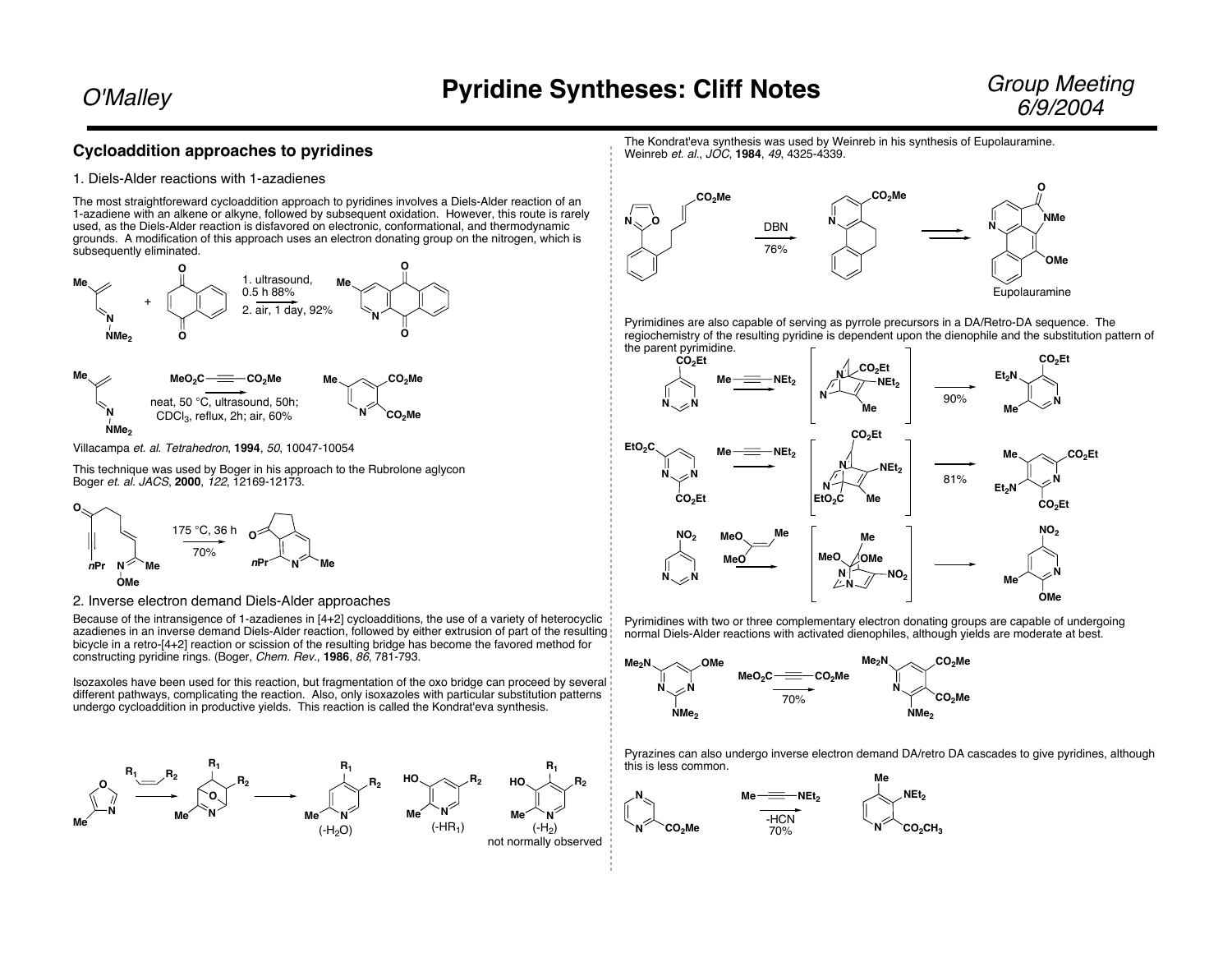1.2.4-triazenes readily undergo inverse demand Diels-Alder reaction with electron-rich dienophiles with well-defined regioselectivity. This makes them attractive precursors to pyridines, as addition across C-3/C-5 is favored for all dieneophiles, with the exception of some ynamines. The most popular version of this reaction uses a pyrrolidine enamine or a ketone and pyrrolidine as the dienophile; this is called the Boger pyridine synthesis.



There is a strong preference for the nucleophilic carbon of the dienophile to add to C-3 of the triazine. This is reinforced by electron withdrawing substituents at C-3 or C-3, C-5, and C-6, but can be reversed by electron withdrawing substituents at C-3 or C-3 and C-5. The presence of alkyl groups on the dienophile or the use of a morpholino dienophile can degrade the extent of regioselectivity.

A convenient method for the generation of 1,2,4-triazines is via a Diels-Alder/Retro Diels-Alder sequence involving a 1,2,4,5-tetrazine and a nitrogen-containing dienophile. This strategy was used by Boger in his synthesis of Streptonigrin. (Boger and Panek, JOC, 1983, 48, 621-623, JACS, 1985, 107, 5745-5754.



### 3. Co-catalyzed  $[2 + 2 + 2]$  cycloadditions

Reaction of excess acetylene with one equivalent of a nitrile and ca. 1 mol % of a cobalt catalyst, such as CpCo(COD), leads to 2-substituted pyridines in good yield under conditions where an initial excess of nitrile is present. However, when unsymmetrical acetylenes are used mixtures of regioisomeric products are often obtained. Electron-poor nitriles do not work in this reaction. Bönneman, ACIEE, 1978. 17. 505-515



Problems of regioselectivity can be avoided by using diynes and nitriles or alkynyl nitriles and alkynes. The less sterically hindered orientation of the product pyridine is greatly favored under these conditions. Vollhardt, ACIEE, 1984, 23, 539-556.



Bu 4.1%

Vollhardt et. al. J. Chem. Soc. Chem. Comm. 1982, 133-134.



Moderate to good vields for 5.6.7 membered rings, alkyl. trialkylsilvl, ester substituents

Heteroatoms are tolerated in the linking chain, but N and S can interfere with catalyst turnover. This served as the basis of Vollhardt's synthesis of vitamin B<sub>6</sub>. Parnell and Vollhardt. Tetrahedron. 1985. 41. 5791-5796.